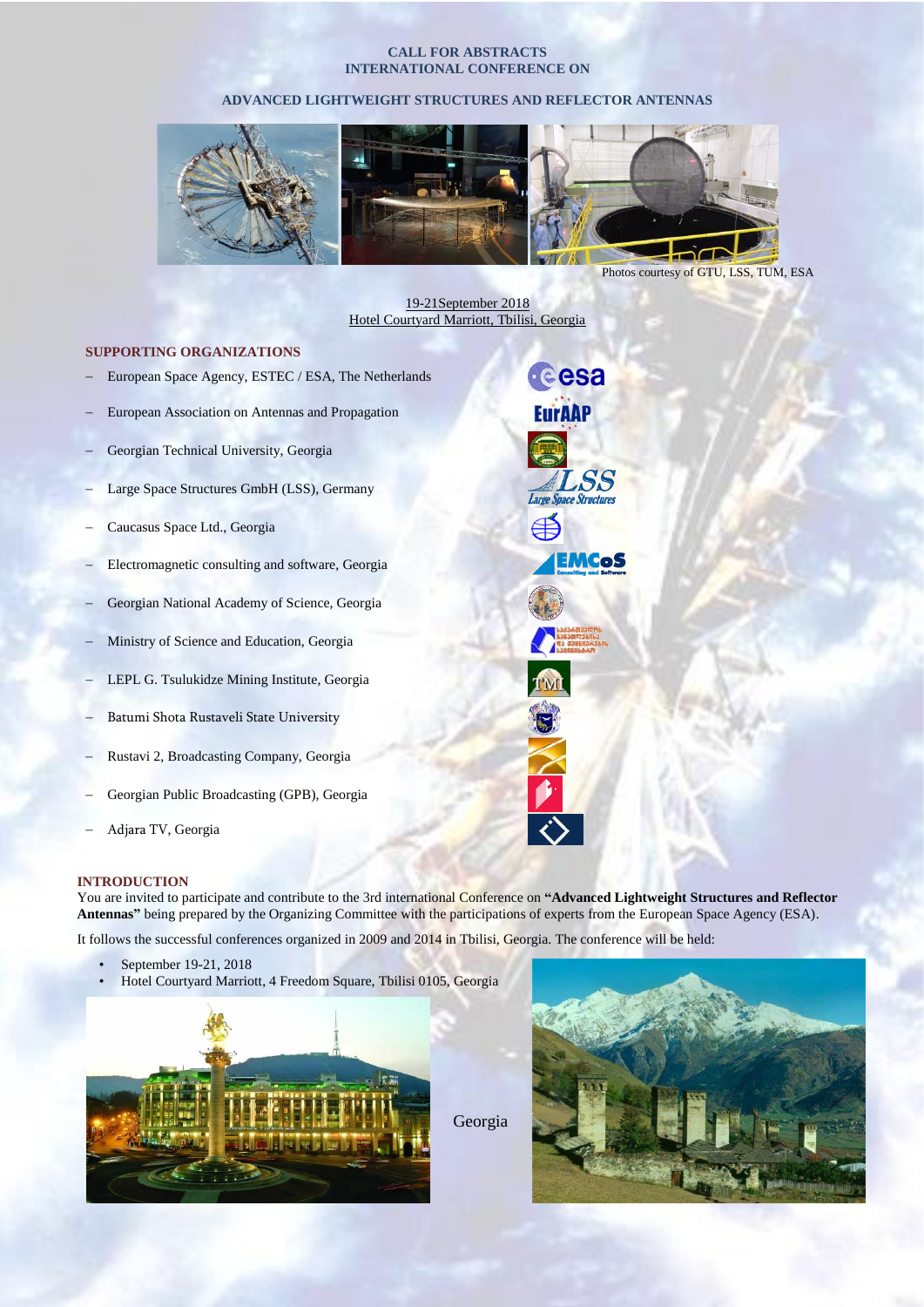## **OBJECTIVES OF THE CONFERENCE**

The objectives of the conference are:

- To present the state of the art and explore innovative approaches for advanced lightweight structures and reflector antennas;
- To share expertise between space and ground actors for lightweight structures;
- To perform deployment demonstration for recently developed structures and antennas (feel free to offer a demonstration / exhibition)

The conference will particularly facilitate exchange of opinions and challenges in concepts and developments of Large Deployable Structures and Antenna Reflectors technologies focusing on current initiatives and identifying the further steps to be initiated.

Emphasis of the current conference is expected to be on Large Deployable Structures and Antennas including Deployable Antennas for small Satellites (e.g. CubeSats) which are large w.r.t the platform size. In addition, high frequency (up to 100 GHz), Shaped and Reconfigurable Deployable Antennas will be emphasized to address new challenges in terms of theory, design, analysis and technology as well as respective markets.

To achieve this, leading industries and academia experts in the mechanical and radio-electrical domains from all over the world have accepted to join the Technical Committee and elaborate together the conference program.

### **TOPICS OF INTEREST**

Advanced lightweight large structures and antenna systems for space and ground use, innovative technologies, designs and developments, novel materials as well as mechanical/RF analysis / testing / verification procedures are suggested addressing but not limited to the following classes of topics:

- 1. Large Antennas and reflectors:
	- High frequency deployable antennas
	- Deployable antennas for small satellites and CubeSat
	- Large size deployable reflectors;
	- Reconfigurable reflectors;
	- Reflect arrays, transmitarrays and lenses;
	- Direct radiating arrays;
	- Deployable helixes and tubular antennas;
- 2. Deployable Structures and Mechanisms:
	- Deployable appendages;
	- Deployable arms with mechanisms;
	- Hold down and release mechanisms;
	- Membrane structures;
	- Solar sails, drag sails and solar arrays;
	- Inflatable structures and sunshields.
- 3. Applications Related Aspects of Space Deployables:
- Earth observation (Radiometers, RADAR, SAR);
- Telecommunication;
- Science.
- 4. Intelligent materials and adaptive structures:
	- New structural and multifunctional materials:
	- Shape morphing structures;
	- Radio transparent, reflective and absorptive materials;
	- Flexible materials and structures;
	- Smart structures and materials;
	- Manufacturing techniques  $&$  related (ALM, etc.)
- 5. Simulation and Testing of Large Structures and Antennas:
	- Large structures and system interaction aspects;
	- Interaction of mechanical and RF behavior;
	- RF/mechanical and thermal co-design and optimization
	- In-orbit control-structure interaction;
	- Mechanical / thermal /  $TV$  & thermoelastic testing;
	- Radio-Frequency (RF) / PIM antenna testing;
	- Mechanical / thermal / RF modeling and simulation;

Experts are welcome to organize Invited Sessions in their specific areas related to the conference. Please ask for more specific info at [conf.icssem@gtu.ge](mailto:conf.icssem@gtu.ge)

### **ABSTRACT SUBMISSION**

Please submit your abstracts of papers for inclusion in the conference program. The abstract should clearly identify the subject of the paper, motivation, innovative aspects, chosen approach and methods, achieved results, achieved benefits and possible open points.

Papers will be selected on a basis of 300-500 words abstracts containing the following information

- Title of paper
- Authors full name and affiliations
- Name of prime author and/or contact person
- Address, e-mail, telephone and fax numbers
- Summary of the paper
- Proposed topic of the paper

Abstracts should be sent by May 14, 2018 to the conference secretariat to confidence gtu.ge. Authors will be notified of the decision of the technical committee by June 11, 2018. Authors with accepted papers will then receive instructions for the preparation of their full-length paper. The deadline for final paper submission is July 31, 2018.

Proceedings will be published in an ISBN registered book which will be distributed during the conference.

## **CALENDAR OF EVENTS**

| May 14, 2018         | - Deadline for Abstracts' Submission               |
|----------------------|----------------------------------------------------|
| <b>June 11, 2018</b> | - Authors Notification                             |
| June 29, 2018        | - Issue of Preliminary Program                     |
| July 31, 2018        | - Submission of Final Papers                       |
| September 3, 2018    | - Issue of Final Program                           |
|                      | September 19-21, $2018$ – Conference Presentations |